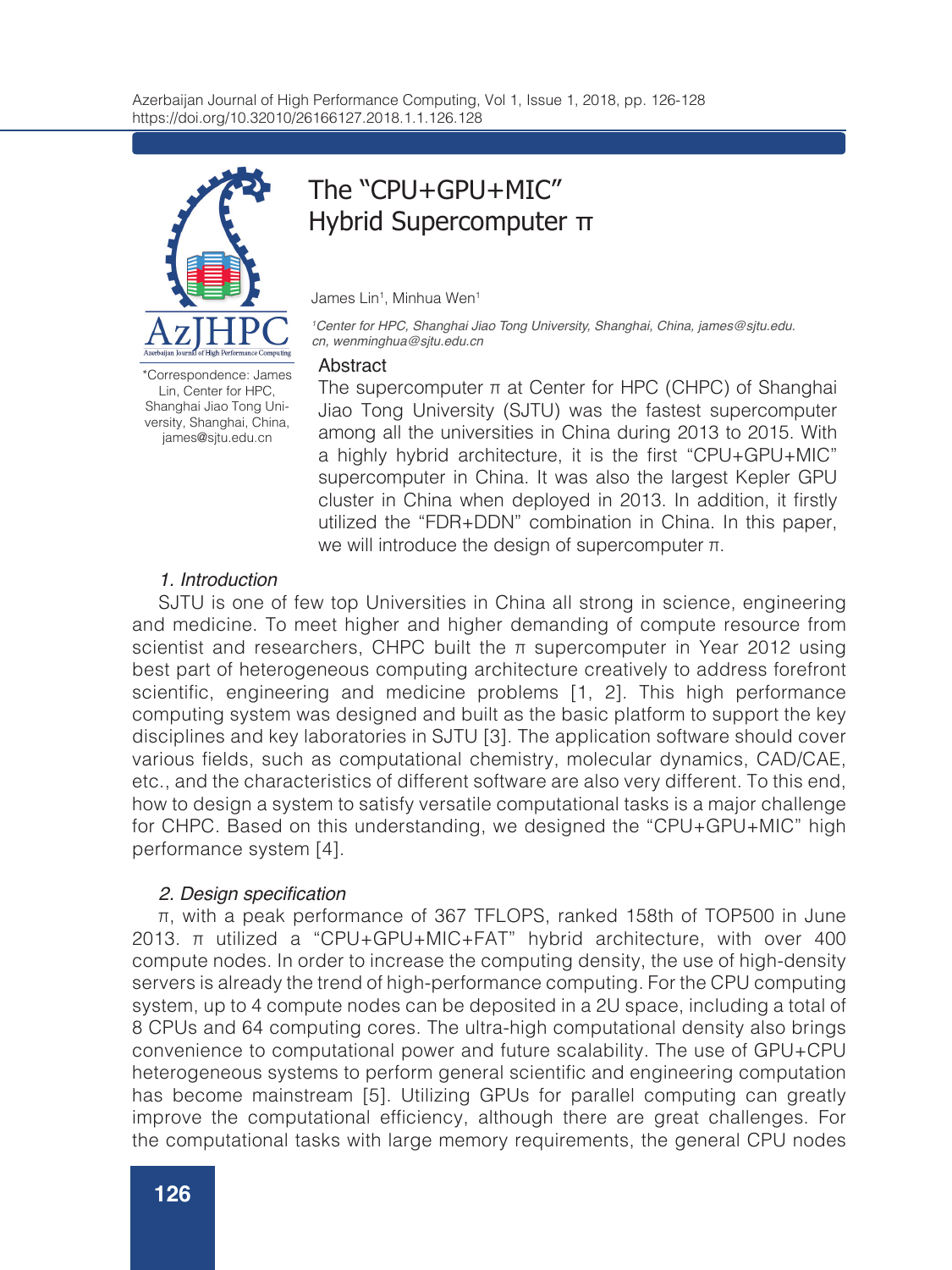cannot meet the requirements. The design of fat nodes with 256GB memory is used to handle such tasks.

 $\pi$  is also supported by a high-speed Infiniband 56G FDR network, which enables the carriage of data-intensive applications. Thanks to the space and electric power reserved during  $\pi$  1.0 design, we can keep updating the computational resource, such as K40, K80 and P100. By 2016, near 40% performance is increased compared with the π 1.0 system [6, 7]. In 2016, we also designed the 4PB high performance secondary storage system to supplement the initial 1PB DDN storage, which greatly meets the users' demands of large data storage. Another highlight of the secondary storage is that it reserved the hardware interface to serve the upcoming  $\pi$  2.0 system. The detailed specification of  $\pi$  is as Table 1.

By now,  $π$  has been supporting research projects various from science, engineering to medicine, with over 200 users from all the 16 scientific and engineering schools of SJTU.

| Performance           | 367 TFLOPS                                                                                |
|-----------------------|-------------------------------------------------------------------------------------------|
| <b>CPU</b>            | 830 Intel SandyBridge E5-2670<br>30 Intel Sandy Bridge E5-2680 V3                         |
| GPU                   | 100 Nvidia Kepler K20, 10 Nvidia Kepler K40,<br>30 Nvidia Kepler K80, 4 Nvidia Kepler P10 |
| Interconnection       | Mellanox IB FDR 56Gbps                                                                    |
| Parallel File Storage | DDN SFA12K 1PB with Lustre<br>DELL MD3420 4PB with Lustre                                 |
| SSD                   | 80 Intel SSD 400G                                                                         |
| Cooling System        | <b>Rittal Liquid</b>                                                                      |

*TABLE 1* π specification





**127**